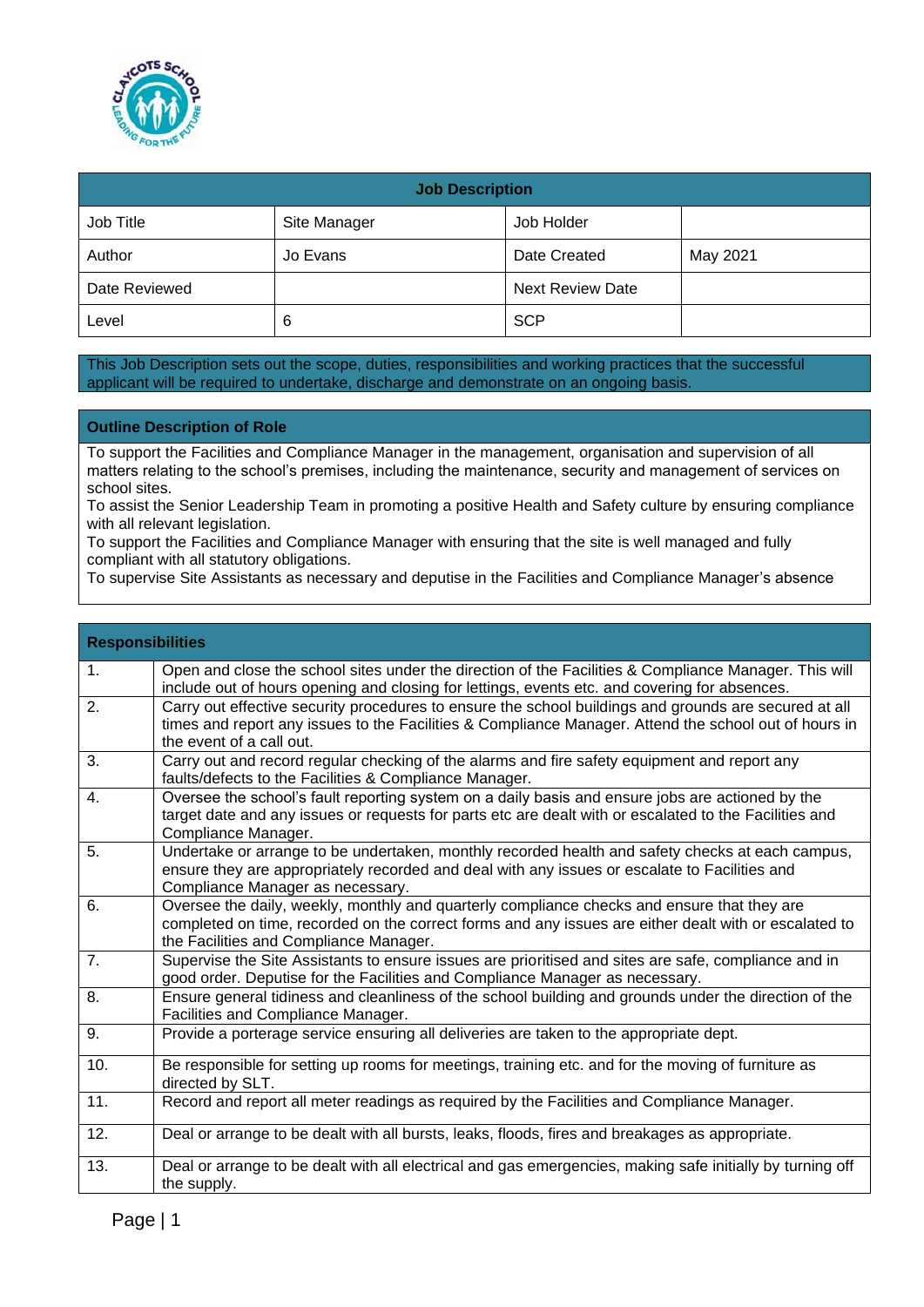

| 14. | Action minor/simple repairs e.g. minor plumbing, changing light bulbs, changing plugs, DIY etc.                                                          |
|-----|----------------------------------------------------------------------------------------------------------------------------------------------------------|
| 15. | Supervise contractors to ensure compliance with school procedures, e.g. asbestos register. Ensure<br>contractors are working in line with their RAMS.    |
| 16. | Undertake minor repairs to fixtures and fittings including desks, tables and chairs as required.                                                         |
| 17. | Undertake redecoration of any area as directed by the Facilities and Compliance Manager.                                                                 |
| 18. | Remove all graffiti as required and to ensure the site is as free from litter as possible.                                                               |
| 19. | Maintain cleanliness and general tidiness of all external areas including the emptying of the bins on a<br>periodic basis.                               |
| 20. | Clean and clear all drains and guttering to ensure effective operation.                                                                                  |
| 21. | Inspect the outside fabric of the school and repair/report any defects.                                                                                  |
| 22. | Undertake designated gardening duties including cutting the lawns, trimming hedges, clearing weeds<br>etc.                                               |
| 23. | Clear leaves, snow, ice, moss etc, including treatment of surfaces to ensure the safety of the school<br>community at all times.                         |
| 24. | Drive school vehicles, including minibuses as requested. Carry out weekly checks to ensure vehicles<br>are adequately maintained and refuel as required. |

| <b>Duties</b> |                                                                                                                                                                                      |
|---------------|--------------------------------------------------------------------------------------------------------------------------------------------------------------------------------------|
| 25.           | Undertake such other duties as reasonably correspond to the general character of the post and                                                                                        |
|               | commensurate with being a member of the Claycots School Support Staff team                                                                                                           |
| 26.           | Understand and comply with the Support Staff Standards at all times                                                                                                                  |
| 27.           | Actively promote the inclusion of all children into whole school activities.                                                                                                         |
| 28.           | Actively seek opportunities for professional development.                                                                                                                            |
| 29.           | Be aware of and respect all children's religious beliefs and cultures.                                                                                                               |
| 30.           | Support, promote and comply with decisions and policies agreed by the leadership team and the<br>governing body.                                                                     |
| 31.           | Develop effective, professional working relationships with colleagues.                                                                                                               |
| 32.           | Have due regard for health and safety of self, staff, children and visitors and have responsibility for<br>bringing all matters of concern to the attention of the Business Manager. |
| 33.           | Undertake a 30-minute duty each week.                                                                                                                                                |

| <b>Compliance</b> |                                                                                                                                                                                                                                                                                                                                                                                                                                                                                             |  |
|-------------------|---------------------------------------------------------------------------------------------------------------------------------------------------------------------------------------------------------------------------------------------------------------------------------------------------------------------------------------------------------------------------------------------------------------------------------------------------------------------------------------------|--|
| 34.               | During the course of your employment you may see, hear or have access to, information on matters<br>of a confidential nature relating to the work of Claycots School or to the health and personal affairs of<br>students and staff. Under no circumstances should such information be divulged or passed on to any<br>unauthorised person or organisation and you will be required to know when or what information can<br>be shared and in what circumstances it is appropriate to do so. |  |
| 35.               | During the course of your employment you will have access to data and personal information that<br>must be processed in accordance with the terms and conditions of the General Data Protection<br>Regulations (GDPR) 2018. This includes your responsibilities as a member of staff to process<br>personal and sensitive data in an appropriate manner.                                                                                                                                    |  |